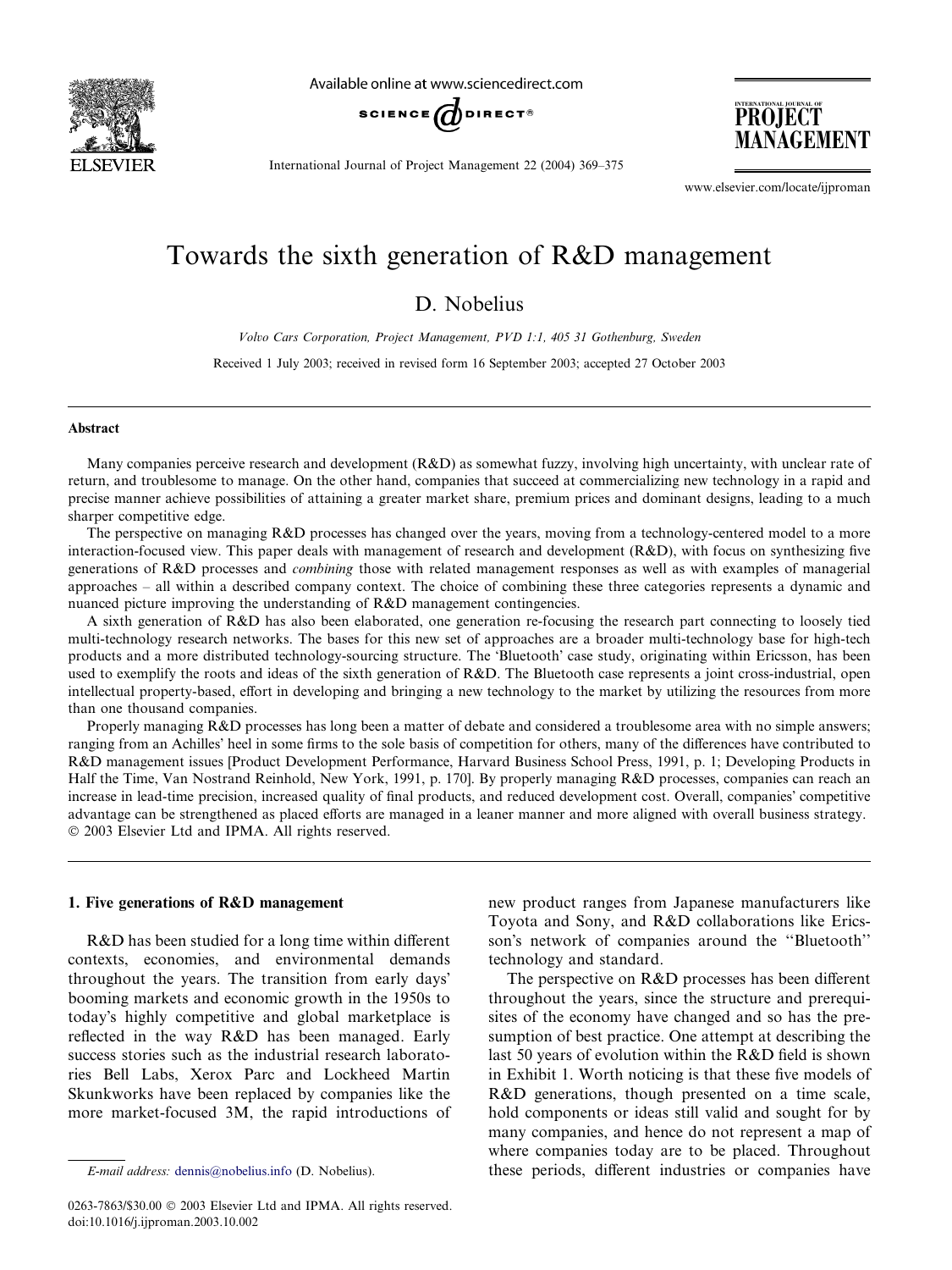| <b>R&amp;D Generations</b> | Context                                                       | <b>Process Characteristics</b>                                                                                                                                                                                                         |
|----------------------------|---------------------------------------------------------------|----------------------------------------------------------------------------------------------------------------------------------------------------------------------------------------------------------------------------------------|
| First generation           | Black hole demand<br>(1950 to mid- 1960s)                     | R&D as ivory tower, technology-push oriented,<br>seen as an overhead cost, having little or no<br>interaction with the rest of the company or overall<br>strategy. Focus on scientific breakthroughs.                                  |
| Second generation          | Market shares battle<br>(mid-1960s to<br>early 1970s)         | R&D as business, market-pull oriented, and<br>strategy-driven from the business side, all under<br>the umbrella of project management and the<br>internal customer concept.                                                            |
| Third generation           | <b>Rationalization efforts</b><br>(mid-1970s to<br>mid-1980s) | R&D as portfolio, moving away from individual<br>projects view, and with linkages to both business<br>and corporate strategies. Risk-reward and similar<br>methods guide the overall investments.                                      |
| Fourth generation          | Time-based struggle<br>(early 1980s to<br>mid-1990s)          | R&D as integrative activity, learning from and<br>with customers, moving away from a product<br>focus to a total concept focus, where activities<br>are conducted in parallel by cross-functional<br>teams.                            |
| Fifth generation           | Systems integration<br>(mid-1990s onward)                     | R&D as network, focusing on collaboration within<br>wider<br>– involving<br>system<br>competitors,<br>a<br>suppliers, distributors, etc. The ability to control<br>product development speed is<br>imperative,<br>separating R from D. |

**Exhibit 1: Description of five generations of R&D processes (developed and adapted from Roussel, 1991, p. 39; Rothwell, 1994; Miller and Morris, 1998, p. 19; and Chiesa, 2001, p. 12).** 

functioned as role models or drivers of best practice, a phenomenon that can also be recognized from research results.

During the first generation of R&D (1950 to mid-1960s), most of the new products that were produced were also sold, new industries emerged, and technology was generally seen as the remedy for all ailments [17,20]. This first generation of R&D worked under the assumption that the more R&D went in, the more products came out. In short, R&D was seen as an overhead cost [22, p. 26]. With regard to the R&D process, it was viewed as linear and as focused on pushing technology downstream towards the marketplace (e.g.  $[18]$ ) – a marketplace characterized by a demand matching or sometimes exceeding the supply.

During the second generation of R&D (mid-1960s to early 1970s), the supply and demand were in a more stable relationship, competition was intensified, and more emphasis was placed on marketing efforts to increase the sales volume [20]. Within this environment, more focus was placed on the short-term demand side, neglecting long-term research in favor of ideas from the market. Process-wise, the market-pull effect was strengthened and the process was seen somewhat oppositely as compared to the first generation of  $R&D$  – i.e. ideas originated from the market, to be refined and developed by R&D (e.g. [26]). Project management was also introduced to direct and monitor the R&D efforts, and the business side as the internal customer of R&D was highlighted [16, p. 13].

Further, the third generation of R&D can be discerned during the period of the mid-1970s to mid-1980s, when the economy was shivering with high rates of inflation and demand saturation [20]. Cost control and cost reduction became the name of the game [16, p. 15], leading R&D to eliminate wasteful efforts by reviewing and improving the way new technology was developed and monitored within the company (e.g. [1,12,19]). This strong process-focus resulted in a more linked and interaction-focused view of R&D (instead of the two extremes as before), tying the technological capabilities more closely together with the market needs. The port-